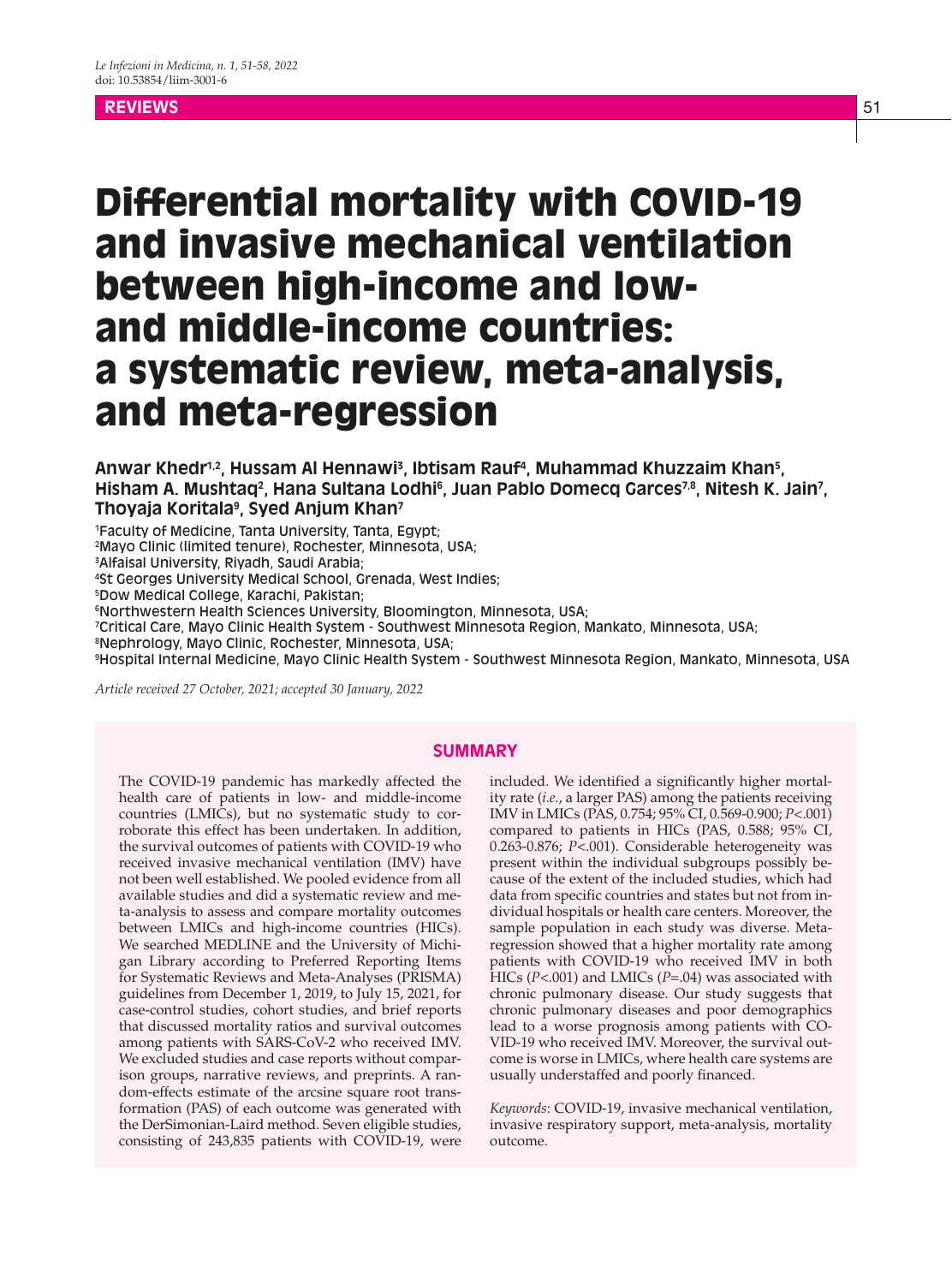# **NINTRODUCTION**

The COVID-19 pandemic has had remarkable effects on health care systems and socioeconomic structures. It has greatly increased the number of hospitalizations for pneumonia and multiorgan illnesses worldwide. Approximately 5% of patients with COVID-19 have symptoms that require hospitalization, and 20% of those that are hospitalized have severe symptoms that necessitate intensive care [1].

Although invasive mechanical ventilation (IMV) has been associated with increased mortality events in critically ill patients owing to ventilatorinduced lung injury, its outcomes in patients with COVID-19 have not been well established [2]. A published review suggested that mortality rates were higher among patients with COVID-19 who were receiving IMV, but the differences among various health systems were unclear [3].

In most studies the primary outcome has been mortality according to patient demographics with appropriate sample sizes [4-9]. However, the sample sizes were small for measurement of the effect of IMV on dichotomous variables such as mortality. Ranzani et al, in the largest study of the mortality rate among patients with COV-ID-19 in Brazil, showed that mortality was higher among patients who received IMV [10]. However, it is unclear whether these findings are specific to a particular health system or certain countries. Therefore, we aimed to pool evidence from all the available studies that discussed the survival outcomes of patients infected with COVID-19 who received IMV. We sought a broad view of the outcome by pooling data of entire countries and comparing the results between high-income countries (HICs) and low- and middle-income countries (LMICs).

## **NETHODS**

#### *Data sources and search strategy*

We performed the meta-analysis according to the Preferred Reporting Items for Systematic Reviews and Meta-Analyses (PRISMA) guidelines [11]. We

*Corresponding author*

Syed Anjum Khan

E-mail: Khan.Syed@mayo.edu

electronically searched the MEDLINE and University of Michigan (UoM) Library databases from December 1, 2019, to July 15, 2021, without any language restrictions. The search string for MEDLINE is shown in the Table 1. The search string for the UoM Library was as follows: outcomes and covid-19 and invasive ventilation or respiratory support and low-income countries or middle-income countries and high-income countries. In addition, we manually searched for relevant studies on the internet.

#### *Study selection*

Randomized controlled trials, case-control studies, cohort studies, and brief case series were eligible for inclusion. We excluded studies without proper comparison groups, narrative reviews, and preprint papers.

#### *Data extraction and quality assessment of studies*

We imported articles retrieved from the systematic search and exported them to EndNote reference library software (Thomson Reuters), where duplicates were identified and removed. Abstracts and likely relevant full texts were screened by 2 coauthors working independently (A.K. and M.K.K.). A third coauthor (H.A.H.) was consulted for decisions about any discrepancies. From the included studies, we extracted the following outcome: prognosis of patients infected with COV-ID-19 who received IMV. Two coauthors working independently (H.A.H. and M.K.K.) scored each study according to the Newcastle-Ottawa Scale for cohort studies on 3 diverse characteristics: selection of study groups, comparability of groups, and ascertainment of the outcome of interest.

#### *Statistical analysis*

OpenMetaAnalyst (MetaMorph, Inc) was used for all statistical analyses [12]. We divided the studies according to World Bank classifications into *high-income* or *low- and middle-income* groups. The World Bank categorizes countries into 2 groups on the basis of gross national income per capita: developing countries and developed countries. A *developing country* is one that has a less developed industrial base and a low Human Development Index. The World Bank classifies LMICs as developing countries and HICs as developed countries [13]. Therefore, we categorized studies that discussed LMICs into only 1 subgroup and studies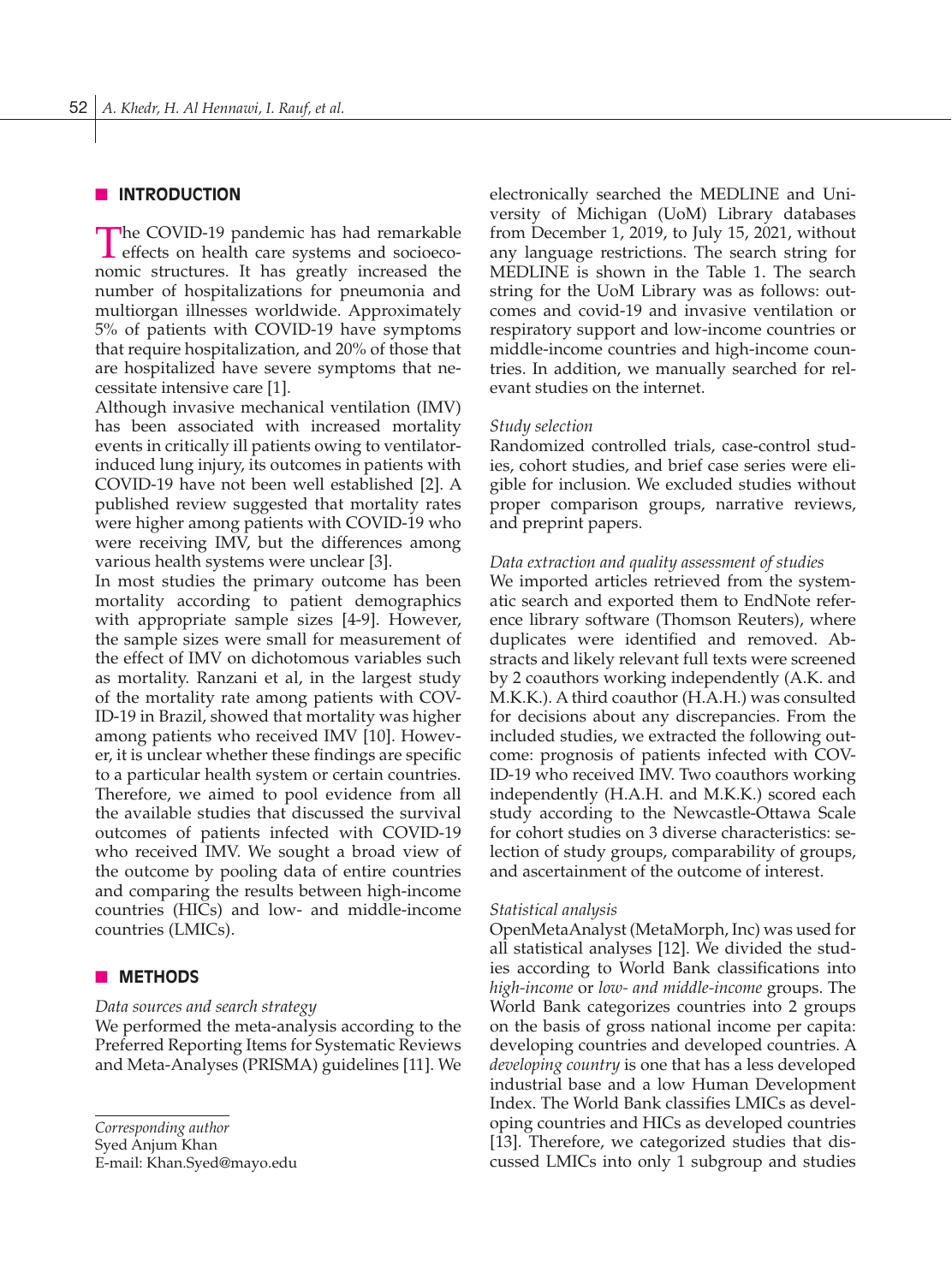that discussed HICs into a different subgroup (Tables 2 and 3) [4-10].

We performed 1-arm analysis of the pooled studies because all our pooled studies had a cohort design. Moreover, the included studies reported a

## **Table 1** - Search String for MEDLINE.

1-arm analysis discussing the survival of patients who received IMV. For these reasons, we performed a 1-arm analysis, which helped to minimize confounding bias. The results from the studies were represented as raw data with 95% CIs.

 (("outcome"[All Fields] OR "outcomes"[All Fields]) AND ("covid 19"[All Fields] OR "covid 19"[MeSH Terms] OR "covid 19 vaccines"[All Fields] OR "covid 19 vaccines"[MeSH Terms] OR "covid 19 serotherapy"[All Fields] OR "covid 19 serotherapy"[Supplementary Concept] OR "covid 19 nucleic acid testing"[All Fields] OR "covid 19 nucleic acid testing"[MeSH Terms] OR "covid 19 serological testing"[All Fields] OR "covid 19 serological testing"[MeSH Terms] OR "covid 19 testing"[All Fields] OR "covid 19 testing"[MeSH Terms] OR "sars cov 2"[All Fields] OR "sars cov 2"[MeSH Terms] OR "severe acute respiratory syndrome coronavirus 2"[All Fields] OR "ncov"[All Fields] OR "2019 ncov"[All Fields] OR (("coronavirus"[MeSH Terms] OR "coronavirus"[All Fields] OR "cov"[All Fields]) AND 2019/11/01:3000/12/31[Date - Publication])) AND ("invasibility"[All Fields] OR "invasible"[All Fields] OR "invasion"[All Fields] OR "invasions"[All Fields] OR "invasive"[All Fields] OR "invasively"[All Fields] OR "invasiveness"[All Fields] OR "invasives"[All Fields] OR "invasivity"[All Fields]) AND ("ventilated"[All Fields] OR "ventilates"[All Fields] OR "ventilating"[All Fields] OR "ventilation"[MeSH Terms] OR "ventilation"[All Fields] OR "ventilate"[All Fields] OR "ventilations"[All Fields] OR "ventilator s"[All Fields] OR "ventilators, mechanical"[MeSH Terms] OR ("ventilators"[All Fields] AND "mechanical"[All Fields]) OR "mechanical ventilators"[All Fields] OR "ventilator"[All Fields] OR "ventilators"[All Fields] OR "ventilation"[All Fields])) OR ("respiratory"[All Fields] AND ("support"[All Fields] OR "support s"[All Fields] OR "supported"[All Fields] OR "supporter"[All Fields] OR "supporter s"[All Fields] OR "supporters"[All Fields] OR "supporting"[All Fields] OR "supportive"[All Fields] OR "supportiveness"[All Fields] OR "supports"[All Fields]) AND ("poverty"[MeSH Terms] OR "poverty"[All Fields] OR ("low"[All Fields] AND "income"[All Fields]) OR "low income"[All Fields]) AND ("countries"[All Fields] OR "country"[All Fields]) OR ("middle-income"[All Fields] AND ("countries"[All Fields] OR "country"[All Fields] OR "country s"[All Fields] ) AND "high-income"[All Fields] AND ("countries"[All Fields] OR "country"[All Fields] "[All Fields]) AND ("addition"[All Fields] OR "additional"[All Fields] OR "additions"[All Fields] OR "additive"[All Fields] OR "additively"[All Fields] OR "additives"[All Fields] OR "additivities"[All Fields] OR "additivity"[All Fields]) AND ("manual s"[All Fields] OR "manualization"[All Fields] OR "manualized"[All Fields] OR "manually"[All Fields] OR "manuals as topic"[MeSH Terms] OR ("manuals"[All Fields] AND "topic"[All Fields]) OR "manuals as topic"[All Fields] OR "manual"[All Fields] OR "manuals"[All Fields]) AND ("looked"[All Fields] OR "looking"[All Fields] OR "looks"[All Fields]) AND ("relevance"[All Fields] OR "relevances"[All Fields] OR "relevancies"[All Fields] OR "relevancy"[All Fields] OR "relevant"[All Fields]) AND ("studies"[All Fields] OR "study"[All Fields] OR "study s"[All Fields] OR "studying"[All Fields) AND ("internet"[MeSH Terms] OR "internet"[All Fields] OR "internet s"[All Fields] OR "internets"[All Fields]))

|                             |                      | Patients receiving IMV, No. |                 | Patients not receiving IMV, No. |      |
|-----------------------------|----------------------|-----------------------------|-----------------|---------------------------------|------|
| Study, year                 | Study type           | Total                       | Died during IMV | <b>Total</b>                    | Died |
| Richardson et al., 2020 [6] | Observational study  | 320                         | 282             | 2,314                           | 271  |
| Kim et al., 2021 [5]        | Surveillance report  | 462                         | 246             | 2,028                           | 174  |
| Pouw et al., 2021 [4]       | Retrospective cohort | 129                         | 39              | 823                             | 200  |

**Table 2** - Studies from high-income countries.

Abbreviation: IMV, invasive mechanical ventilation.

| <b>Table 3</b> - Studies from low- and middle-income countries. |  |
|-----------------------------------------------------------------|--|
|-----------------------------------------------------------------|--|

|                           |                      | Patients receiving IMV, No |                 | Patients not receiving IMV, No. |        |
|---------------------------|----------------------|----------------------------|-----------------|---------------------------------|--------|
| Study, year               | Study type           | <b>Total</b>               | Died during IMV | Total                           | Died   |
| Baqi et al., 2021 [9]     | Observational study  | 57                         | 53              | 195                             | 42     |
| Ranzani et al., 2021 [10] | Retrospective cohort | 45,205                     | 36,046          | 186,831                         | 51,469 |
| Surendra et al., 2021 [8] | Retrospective cohort | 55                         | 39              | 4,210                           | 458    |
| Ferreira et al., 2021 [7] | Cohort               | 1,180                      | 628             | 16                              |        |

Abbreviation: IMV, invasive mechanical ventilation.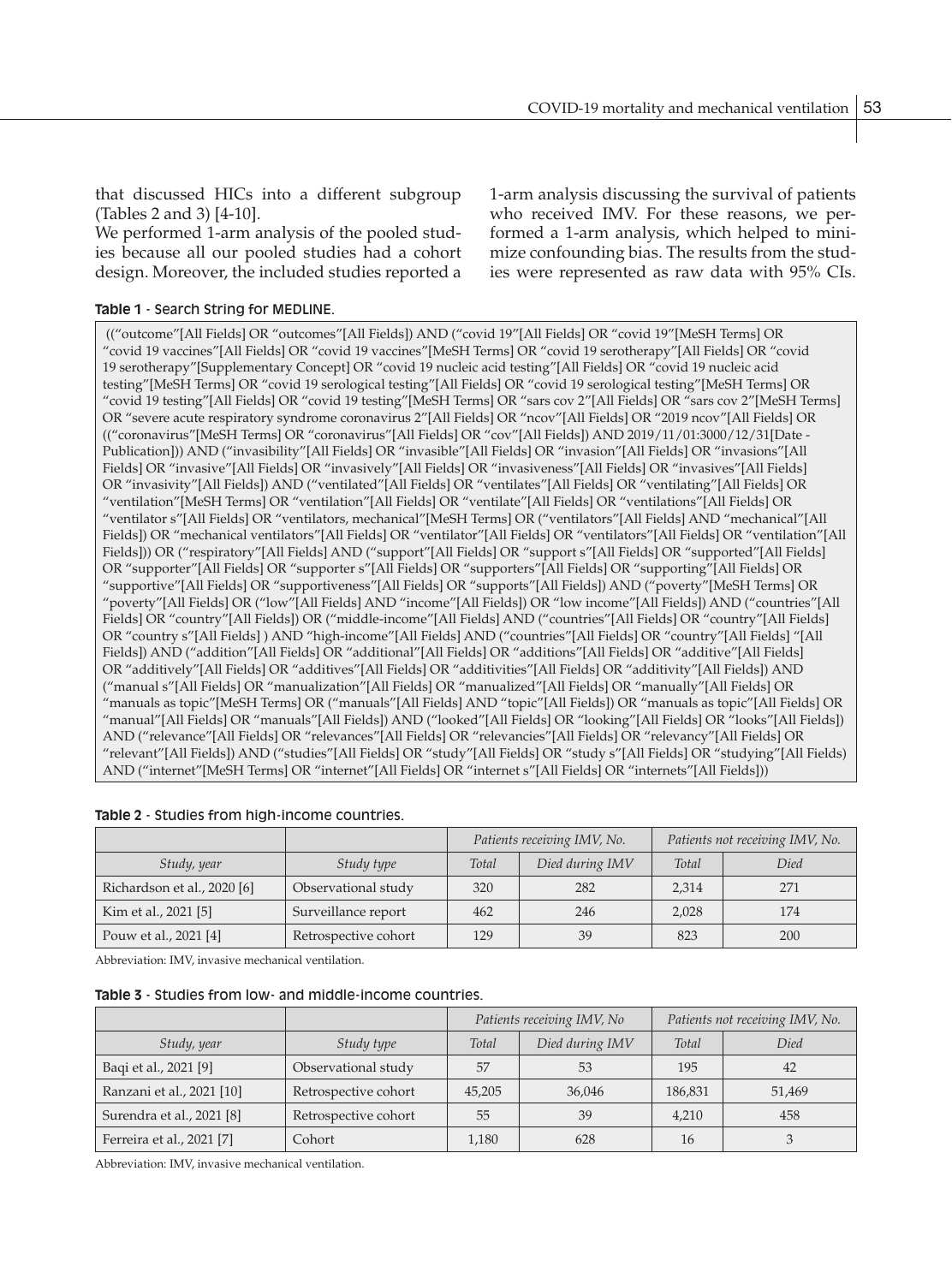A random-effects estimate of the arcsine square root transformation (PAS) for each outcome was generated with the use of the DerSimonian-Laird method. Given that individual health care systems, demographics, financial backgrounds, and co-morbidities can affect mortality outcomes, we performed sensitivity analysis by removing each study 1 by 1 and then rechecking the precision of the outcome. Heterogeneity across the studies was measured with Higgins *I* 2 , and a value greater than 50% was considered substantial. We could not decrease the heterogeneity in individual subgroups because the sample population was too diverse. To assess the high heterogeneity, metaregression was performed with use of the PAS for the covariate chronic pulmonary diseases. This variable was specified because it was the most frequently reported comorbidity among the pooled studies. *P* values less than .05 were considered statistically significant.

## **n RESULTS**

#### *Literature search*

An initial literature search of 2 databases yielded 1,171 studies. After exclusions, 7 studies were included for analysis (Figure 1) [4-10].

## *Study characteristics and quality assessment*

Our studies had a total of 243,835 patients with COVID-19, and 47,408 of these patients were in the IMV group. All studies had considerably high methodological quality. We included only studies published from May 2020 onward because that was when the Centers for Disease Control and Prevention released uniform guidelines to treat patients with COVID-19 [14]. These guidelines provide instructions related to management of COVID-19 patients according to disease severity. We believe that most of the patients included in the studies were treated according to these



for Systematic Reviews and Meta-Analyses (PRISMA) Flowchart of Study Selection. UoM indicates University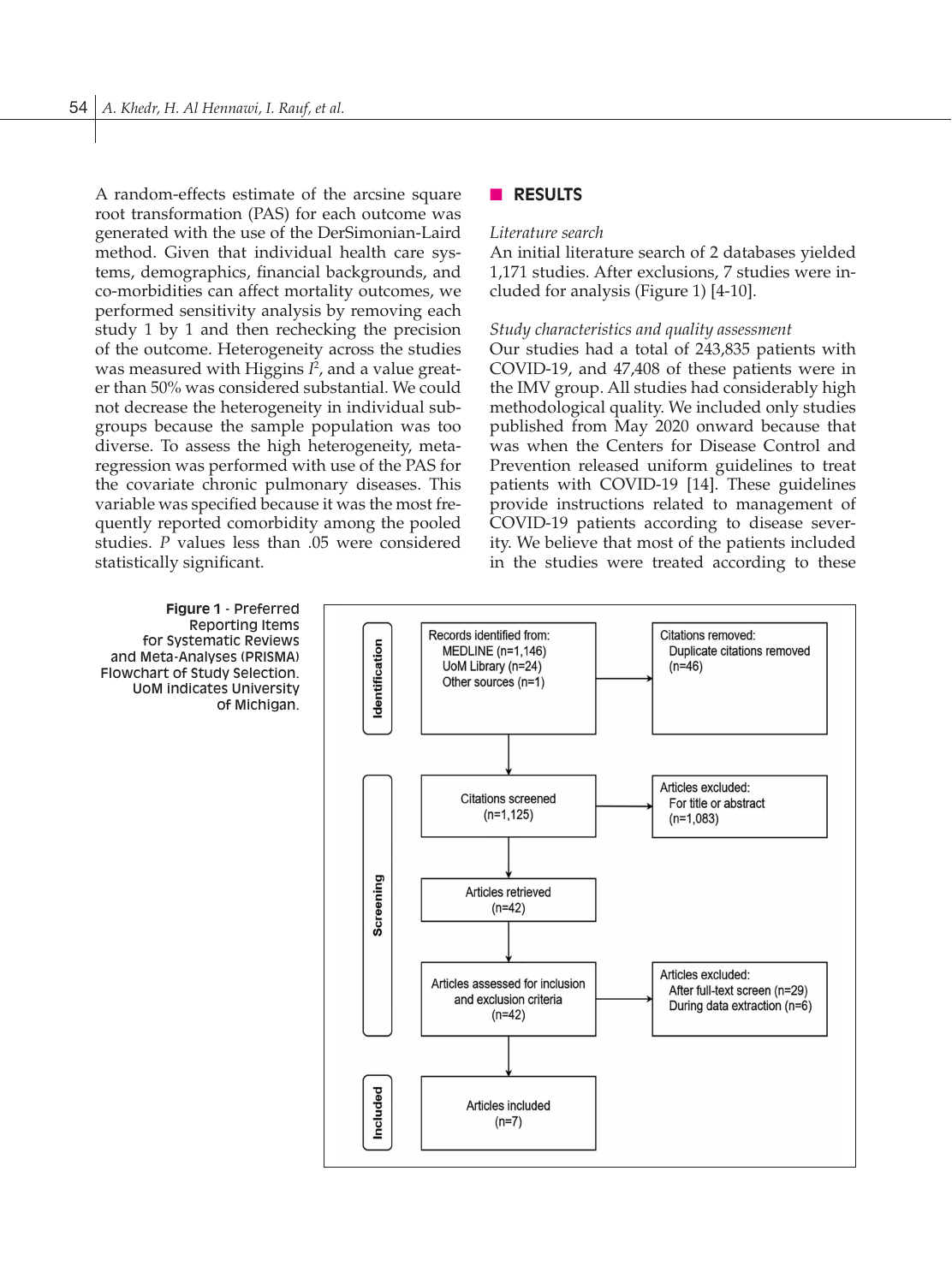

**Figure 2** - Funnel Plot. Symmetry indicates an absence of publication bias. Black circles represent high-income countries; red diamonds, low- and middle-income countries. OR indicates odds ratio.

guidelines. This helped to considerably decrease confounding bias. The sample size cutoff for inclusion was set at 100 patients. A symmetric funnel plot indicated an absence of publication bias (Figure 2).

## *Meta-analysis*

The encapsulated results of our meta-analysis are shown in Figure 3 [4-10]. We identified a significantly increased mortality rate (*i.e.*, a larger PAS) among patients receiving IMV in LMICs (PAS, 0.754; 95% CI, 0.569-0.900; *P*<.001) compared to patients in HICs (PAS, 0.588; 95% CI, 0.263-0.876; *P*<.001).

# *Meta-regression*

#### **HIC Subgroup**

Meta-regression showed that the poor prognostic effects of IMV among patients with COVID-19 are affected by chronic pulmonary diseases (*P*<.001), such as asthma and chronic obstructive pulmonary disease. The bubble plot for the HIC subgroup is shown in Figure 4.

## **LMIC Subgroup**

Our meta-regression for the studies included in the LMIC subgroup excluded the study by Ranzani et al because it did not report co-morbidities of patients [10]. We found similar results; the survival of patients with COVID-19 who received



**Figure 3** - Results of Meta-analysis. The forest plots represent results of a 1-arm analysis of studies reporting mortality rates among patients with COVID-19 who received invasive mechanical ventilation in high-income countries (A) or in low- and middle-income countries (B). The squares and horizontal lines correspond to the study-specific arcsine square root transformation (PAS) and 95% CIs. The vertical dashed line indicates the overall pooled PAS.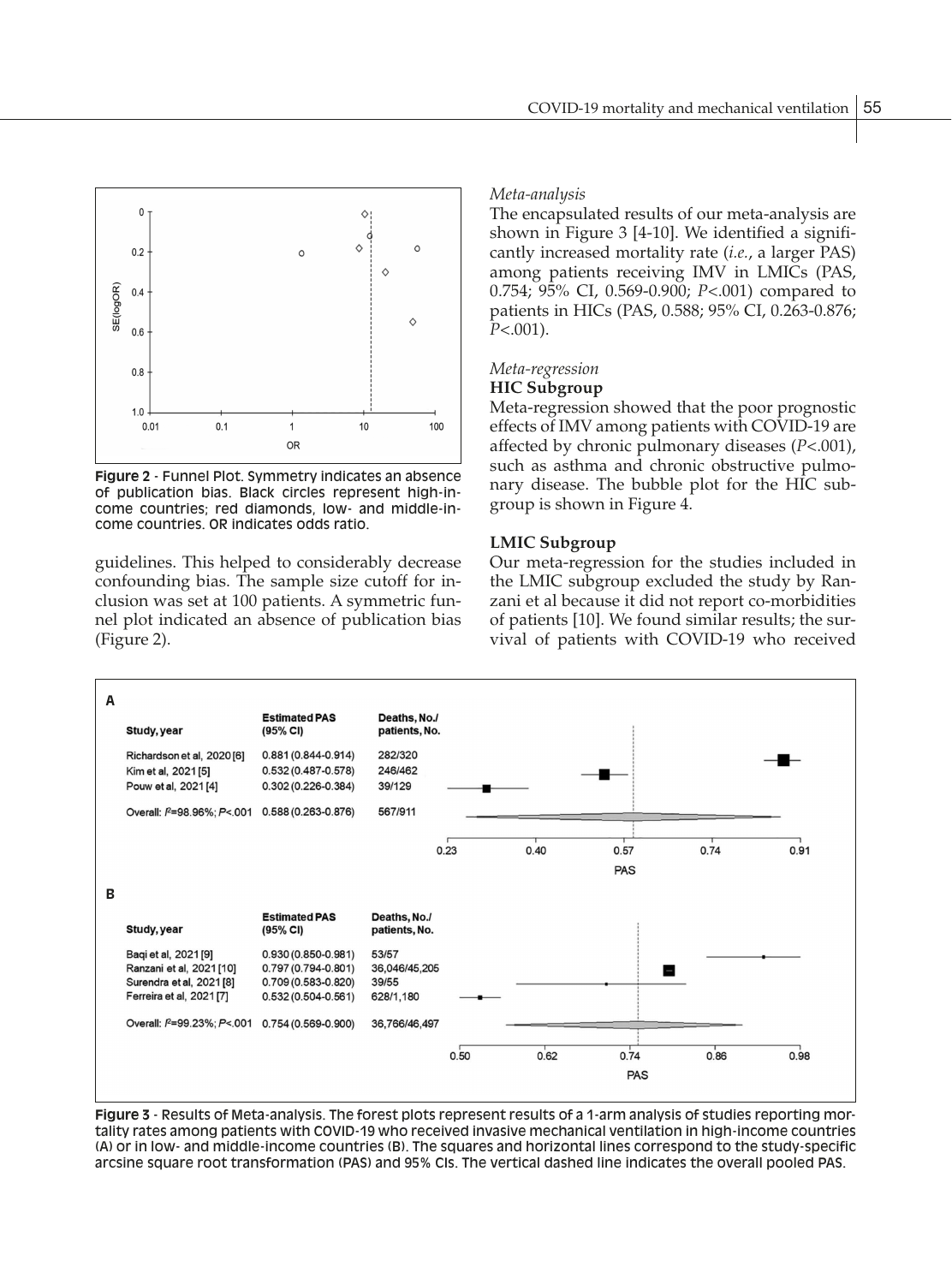

**Figure 4** - Bubble plot for patients with COVID-19 who received invasive mechanical ventilation in high-income countries. The covariate was chronic pulmonary disease. PAS indicates arcsine square root transformation.

IMV was also affected by chronic pulmonary diseases (*P*=.04). The bubble plot for the LMIC subgroup is shown in Figure 5.

# **n** DISCUSSION

This systematic review encapsulates the available global data for HICs and LMICs on the differential mortality of patients with COVID-19 who received IMV. Previous retrospective analyses have demonstrated poor survival among patients receiving IMV [5-11]. Additionally, a previous metaanalysis showed a 43% mortality rate for patients receiving IMV [15]. However, the present study is the first systematic review to compare mortality outcomes between patients in HICs and patients in LMICs. Our study found statistically significant higher mortality rates among patients with COVID-19 who received IMV in the LMIC subgroup than in the HIC subgroup.

Meta-regression showed that the prognostic outcomes are worsened by chronic lung diseases. These diseases are among the most prevalent diseases globally, especially in LMICs where lower respiratory tract infections are quite common, and this appears to be a reason for poorer survival outcomes in LMICs [16, 17].

After meta-analysis, PAS values in the forest plot suggest that mortality is lower in HICs. The most probable reason for that finding is the increased prevalence of co-morbidities in LMICs [18]. We also argue that this finding could have resulted



**Figure 5** - Bubble plot for patients with COVID-19 who received invasive mechanical ventilation in low- and middle-income countries. The covariate was chronic pulmonary disease. PAS indicates arcsine square root transformation.

from delayed decision making by the LMIC governments for timely action and handling of the disease and from the sense of disbelief and denial about COVID-19 among the people during the early days of the pandemic. A factor behind this mistrust appears to be that religious organizations in various countries spread misinformation [19]. This is particularly remarkable because no individual study has reported this finding, and it was only divulged on pooling the results. Moreover, delayed vaccine rollout could have been a factor because it has been shown that vaccine efficacy can be markedly affected by the success or failure of quick introduction of a trusted vaccine to the public, which could lead to adverse outcomes in terms of increased rates of infection, hospitalizations, and deaths [20].

The strengths of the study include the extensive search, which was not restricted by language, and the incorporation and synthesis of a broad range of literature.

The major limitations in our study are the retrospective design of the included studies and the heterogeneity of the study populations in terms of physical status, comorbidities, or disease severity in addition to the broad inclusion criteria of our study and the use of studies with pooled data from countries rather than single-center data. Moreover, this systematic review and metaanalysis was not registered in the international prospective register of systematic reviews (PROS-PERO).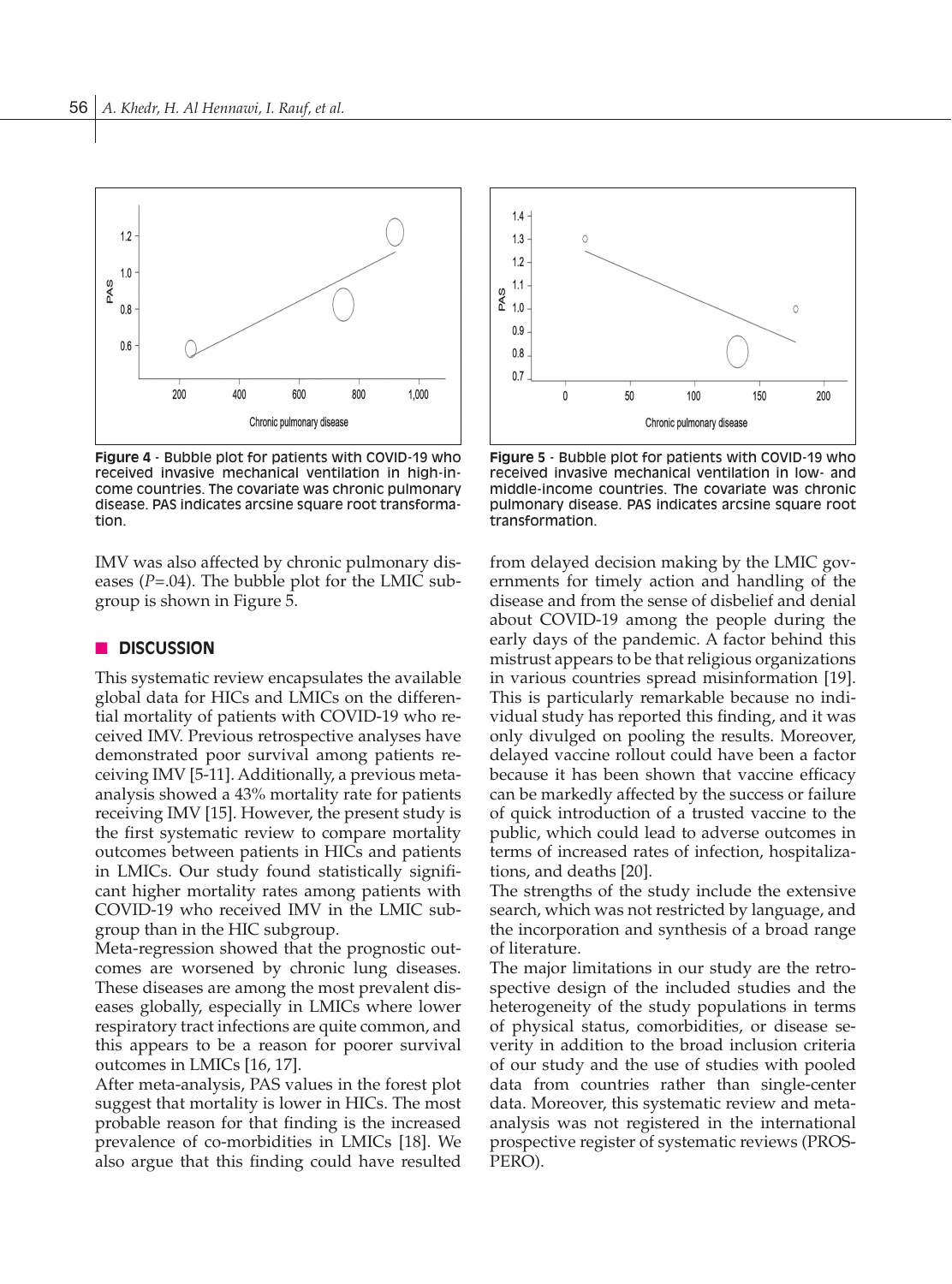In conclusion, data from LMICs, in contrast to HICs, showed a significantly increased mortality rate for patients with COVID-19 who received IMV. This result could be attributed to understaffed and poorly funded health care systems in LMICs in addition to delayed vaccine distribution. It is a stark reminder of the differences in quality between health care systems in HICs and LMICs, and these differences should be addressed.

This systematic review also confirms that chronic pulmonary diseases are associated with worse outcomes in patients with COVID-19 who receive IMV.

# **Author contributions**

A.K., H.A.H., M.K.K., and S.A.K. contributed to the concept or design of the manuscript. A.K., H.A.H., and M.K.K. contributed to the extraction of the data. A.K., H.A.H., and M.K.K. contributed to the analysis. A.K., H.A.H., M.K.K., J.P.D.G., N.K.J., T.K., and S.A.K. contributed to the interpretation of the analysis. A.K., H.A.H., I.R., M.K.K., H.A.M., H.S.L., and T.K. drafted the manuscript. All authors critically revised the work and gave final approval and agreed to be accountable for all aspects of the work, ensuring integrity and accuracy.

#### **Declaration of conflicting interests**

The authors declared no potential conflicts of interest with respect to the research, authorship, and/or publication of this article.

# **Funding**

None.

# **Acknowledgment**

Randall J. Fritz, DVM, Mayo Clinic, substantively edited the manuscript. The Scientific Publications staff at Mayo Clinic provided proofreading, administrative, and clerical support.

# n **REFERENCES**

[1] Wiersinga WJ, Rhodes A, Cheng AC, Peacock SJ, Prescott HC. Pathophysiology, Transmission, Diagnosis, and Treatment of Coronavirus Disease 2019 (CO-VID-19): A Review. *JAMA*. 2020; 324 (8), 782-93.

[2] Serpa Neto A, Deliberato RO, Johnson AEW, et al. Mechanical power of ventilation is associated with mortality in critically ill patients: an analysis of patients in two observational cohorts. *Intensive Care Med*. 2018; 44 (11), 1914-22.

[3] Tsikala Vafea M, Zhang R, Kalligeros M, Mylona EK, Shehadeh F, Mylonakis E. Mortality in mechanically ventilated patients with COVID-19: a systematic review. *Expert Rev Med Devices*. 2021; 18 (5), 457-71.

[4] Pouw N, van de Maat J, Veerman K, et al. Clinical characteristics and outcomes of 952 hospitalized CO-VID-19 patients in The Netherlands: A retrospective cohort study. *PLoS One*. 2021; 16 (3), e0248713.

[5] Kim L, Garg S, O'Halloran A, et al. Risk factors for intensive care unit admission and in-hospital mortality among hospitalized adults identified through the US Coronavirus Disease 2019 (COVID-19)-Associated Hospitalization Surveillance Network (COVID-NET). *Clin Infect Dis*. 2021; 72 (9), e206-e14.

[6] Richardson S, Hirsch JS, Narasimhan M, et al. Presenting Characteristics, Comorbidities, and Outcomes Among 5700 Patients Hospitalized With COVID-19 in the New York City Area. *JAMA*. 2020; 323 (20), 2052-9. [7] Ferreira JC, Ho YL, Besen B, et al. Protective ventilation and outcomes of critically ill patients with COVID-19: a cohort study. *Ann Intensive Care*. 2021; 11 (1), 92.

[8] Surendra H, Elyazar IR, Djaafara BA, et al. Clinical characteristics and mortality associated with COVID-19 in Jakarta, Indonesia: A hospital-based retrospective cohort study. *Lancet Reg Health West Pac*. 2021; 9, 100108.

[9] Baqi S, Naz A, Sayeed MA, et al. Clinical characteristics and outcome of patients with severe COVID-19 pneumonia at a public sector hospital in Karachi, Pakistan. *Cureus*. 2021; 13 (2), e13107.

[10] Ranzani OT, Bastos LSL, Gelli JGM, et al. Characterisation of the first 250,000 hospital admissions for COVID-19 in Brazil: a retrospective analysis of nationwide data. *Lancet Respir Med*. 2021; 9 (4), 407-18.

[11] Liberati A, Altman DG, Tetzlaff J, et al. The PRIS-MA statement for reporting systematic reviews and meta-analyses of studies that evaluate healthcare interventions: explanation and elaboration. *BMJ*. 2009; 339, b2700.

[12] Wallace BC, Dahabreh IJ, Trikalinos TA, Lau J, Trow P, Schmid CH. Closing the Gap between Methodologists and End-Users: R as a Computational Back-End. *J Stat Softw*. 2012; 49 (5), 1 - 15.

[13] The World Bank. World development indicators. Washington, DC: International Bank for Reconstruction and Development/The World Bank; 2014. Available at: https://openknowledge.worldbank.org/ bitstream/handle/10986/18237/9781464801631. pdf?sequence=1&isAllowed=y. [Accessed 1 October 2021]. [14] Centers for Disease Control and Prevention, US Department of Health & Human Services. Interim clinical guidance for management of patients with confirmed coronavirus disease (COVID-19). Atlanta (GA): Centers for Disease Control and Prevention; 2021. Available at: